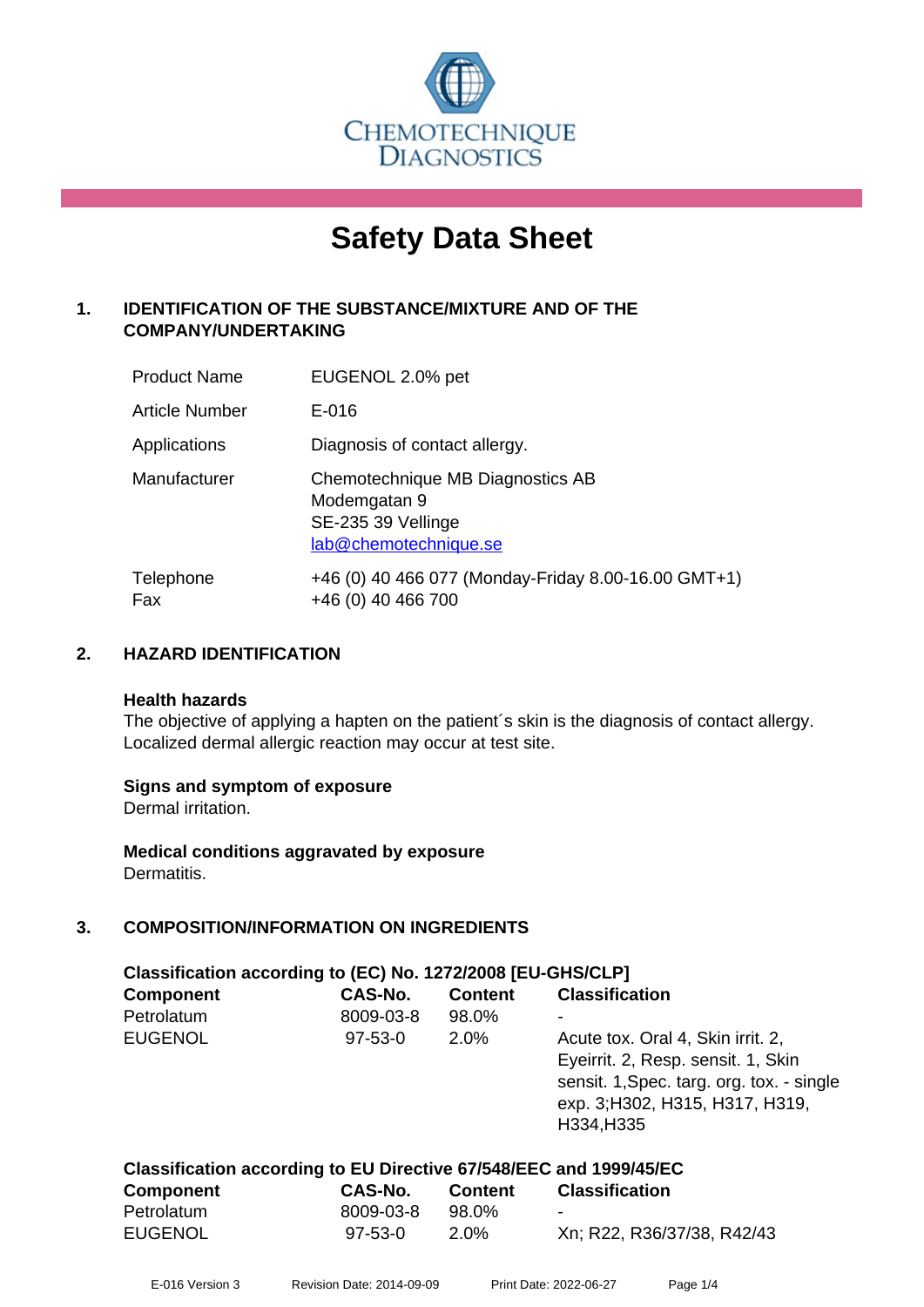#### **4. FIRST AID MEASURES**

**Emergency and first aid procedures** Obtain medical attention.

#### **5. FIRE-FIGHTING MEASURES\***

#### **Suitable extinguish media**

CO2, powder or water spray. Fight larger fires with water spray or alcohol resistant foam.

**For safety reasons unsuitable extinguishing agents** Water with full jet.

**Special protective equipment for fire-fighters** Wear self-contained respiratory protective device. Wear fully protective suit.

\*Data is shown for petrolatum only

#### **6. ACCIDENTAL RELEASES MEASURES**

**Steps to be taken if material is released or spilled** Contain and place in a closed container.

#### **7. HANDLING AND STORAGE**

**Precautions to be taken in handling and storage** Store dark at 5-8°C. Avoid extended exposure to light. FOR EXTERNAL USE ONLY.

#### **8. EXPOSURE CONTROLS/PERSONAL PROTECTION**

**Respiratory protection** Not required.

**Ventilation** Local exhaust.

**Protective gloves** Disposal gloves.

**Eye protection** Not required with normal use.

**Work/Hygienic practices** Wash hands after each use.

#### **9. PHYSICAL AND CHEMICAL PROPERTIES**

Odour **Odourless** 

Appearance Ivory White Semi-solid

Melting point\* 50-55° C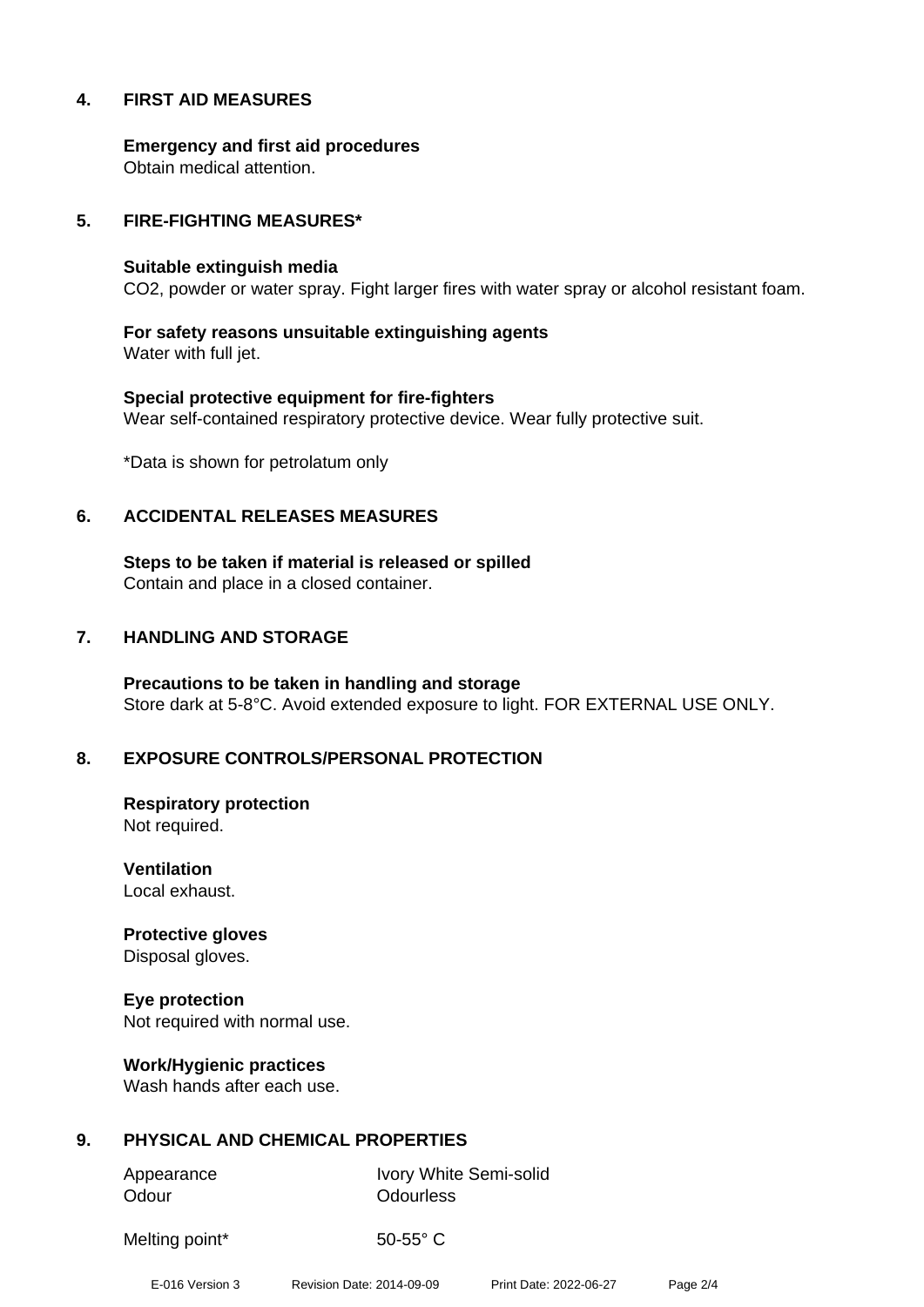Boiling point\* No data available Flash point\*  $>100^{\circ}$ C Self ignition\* Product does not self ignite. Danger of explosion\* Product does not present an explosion hazard. Density\* No data available. Solubility in/Miscibility with Water\* Insoluble

\*Data is shown for petrolatum only

# **10. STABILITY AND REACTIVITY**

#### **Incompability**

May react with strong oxidizing agents.

#### **Stability**

Stable at recommended storage conditions.

#### **Hazardous byproducts**

Combustion may generate CO, CO2 and other oxides.

# **Hazardous polymerization**

Will not occur.

## **11. TOXICOLOGICAL INFORMATION**

No data available.

#### **12. ECOLOGICAL INFORMATION**

No data available.

#### **13. DISPOSAL CONSIDERATIONS**

#### **Waste disposal method**

Comply with federal, state/provincial and local regulation.

#### **14. TRANSPORT INFORMATION**

Not dangerous goods.

#### **15. REGULATORY INFORMATION**

The classification is according to the latest editions of the EU lists, and extended by company and literature data.

## **16. OTHER INFORMATION**

#### **Text of H-statements and R-phrases mentioned in Section 3**

| Acute tox. Oral 4 |                           | Acute toxicity, Oral (Category 4) |          |  |
|-------------------|---------------------------|-----------------------------------|----------|--|
| Skin irrit. 2     |                           | Skin irritation (Category 2)      |          |  |
| E-016 Version 3   | Revision Date: 2014-09-09 | Print Date: 2022-06-27            | Page 3/4 |  |